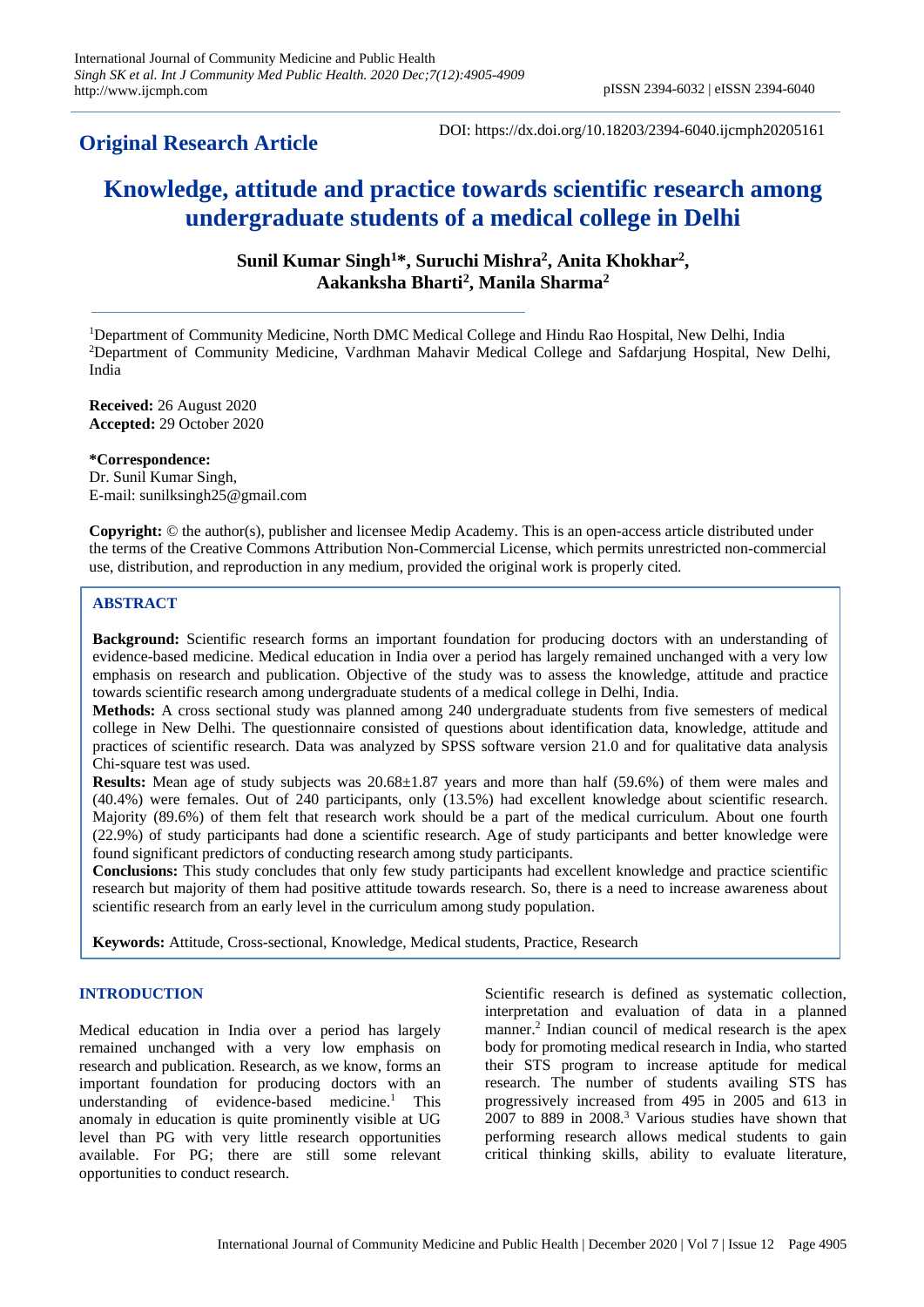teamwork, experience in writing and practice in community data with the scientific field.

After 60 years of independence, the number of medical colleges has increased 13-fold, but their quality remains an issue. Numerous medical colleges do not even publish a single paper in a year. Lack of resources, lack of encouragement and lack of research-based curriculum are the main reasons behind it. Therefore, in view of paucity of literature related to knowledge, attitude and practice towards research among undergraduate medical students, the current study was planned to assess it among medical undergraduates.

# **METHODS**

#### *Study design and population*

The study was a cross-sectional study carried out in the Department of Community Medicine, Vardhman Mahavir Medical College, and Safdarjung Hospital, New Delhi among undergraduate medical students. Inclusion criteria were medical students of 1<sup>st</sup>, 3<sup>rd</sup>, 5<sup>th</sup>, 7<sup>th</sup> and 9<sup>th</sup> semester plus interns. Students who were absent on the day of study and those who did not give consent were excluded from the study. The data collection was done in September 2018.

#### *Sample size and sampling*

The required sample size was calculated using the formula of calculation of sample size in a study where the outcome measured in the form of proportions. Sample size was calculated based on the prevalence of practice of scientific research (16%) taken from a study conducted by Kumar H et al at Kasturba Gandhi Medical College, Mangalore in 2008 and absolute error of 5%, the sample size according to formula 4PQ/L2 plus loss to follow-up as 10% came out to be  $240<sup>4</sup>$ 

So, we covered a sample of 240 undergraduate medical students from five semesters and interns. According to list from academic section, total number of currently enrolled undergraduate medical students were 900 in the college.

There were 150 in each year (5 semesters plus interns). By applying stratified random sampling method, an equal number of students were selected i.e. 40 from each group. Random number tables were used for selecting participants in each group.

#### *Data collection*

A pre-designed, semi-structured, self-administered questionnaire was used for data collection. The questionnaire was designed in English and was pretested in 10% of the calculated sample size of another Medical college in New Delhi and necessary changes were incorporated and the questionnaire was finalized. The questionnaire consisted of 45 questions about identification data, knowledge about, attitude towards,

and practices of scientific research among the undergraduates.

#### *Statistical analysis*

The data was initially checked for completeness and was cleaned for errors and missing values. The corrected data was entered in a master sheet on MS Excel and later transferred from MS Excel to SPSS Software version 21.0 for analysis. Simple tables and cross tables were formulated. For qualitative data analysis, Chi-square test was used. A p-value of less than 0.05 was considered statistically significant. Approval from Institutional Ethical Committee of Vardhman Mahavir Medical College, and Safdarjung Hospital, New Delhi was taken before the start of study. All participants were assured of complete confidentiality of information. Written and informed consent was obtained from the study participants.

# **RESULTS**

#### *Socio-demographic data*

The study was conducted among 240 undergraduate medical students with 100% response rate. Mean age of study participants was 20.68 years  $(SD + 1.87)$ . The study participants age ranged between 17 to 25 years. More than half (51.2%) of them were in the age group of 20 -22 years. Males were more (59.6%) as compared to (40.4%) females. Majority (77.9%) were hostellers. Among the parents of the study participants, majority of them (77.4 %) were professionals while only (2.0%) were skilled workers (Table 1).

#### **Table 1: Distribution of study participants according to the socio demographic profile (N=240).**

| Socio Demographic profile of study participants |               |                    |  |  |  |
|-------------------------------------------------|---------------|--------------------|--|--|--|
| Age group (years)                               | <b>Number</b> | Percentage $(\% )$ |  |  |  |
| $17 - 19$                                       | 71            | 29.6               |  |  |  |
| $20 - 22$                                       | 123           | 51.2               |  |  |  |
| $23 - 25$                                       | 46            | 19.2               |  |  |  |
| <b>Gender</b>                                   |               |                    |  |  |  |
| Male                                            | 143           | 59.6               |  |  |  |
| <b>Female</b>                                   | 97            | 40.4               |  |  |  |
| Parent's                                        |               |                    |  |  |  |
| occupation                                      |               |                    |  |  |  |
| Skilled                                         | 5             | 2.0                |  |  |  |
| <b>Semi-Professional</b>                        | 49            | 20.4               |  |  |  |
| <b>Professional</b>                             | 186           | 77.4               |  |  |  |
| <b>Place of residence</b>                       |               |                    |  |  |  |
| Day scholar                                     | 53            | 22.1               |  |  |  |
| <b>Hosteller</b>                                | 187           | 77.9               |  |  |  |

#### *Knowledge about scientific research*

Out of 240 participants, majority (69%) of them had heard about scientific research, out of which only (19.3%)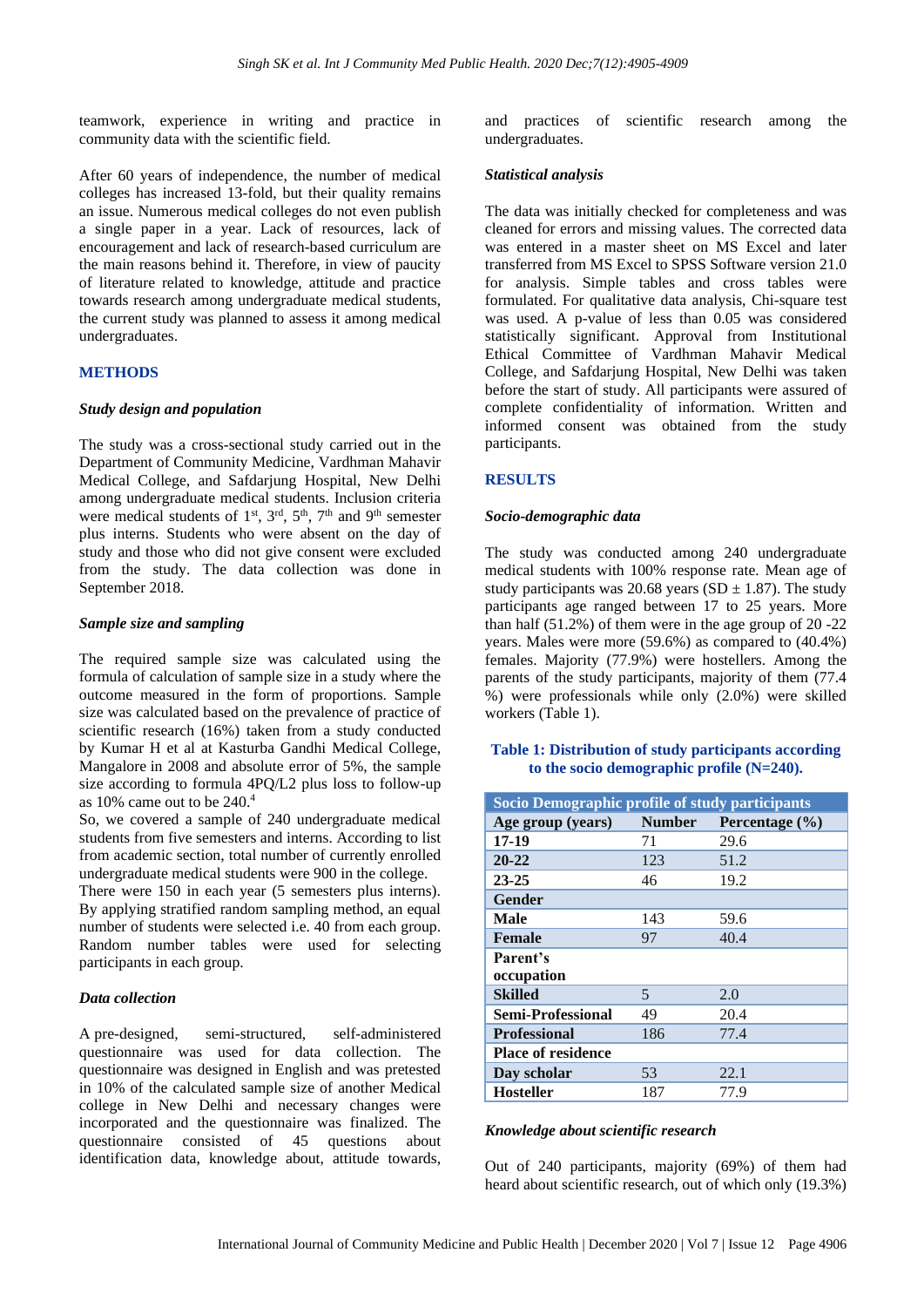were correctly able to define it. About one fourth (23.75%) of the participants had good and very good knowledge respectively while only (13.5%) had excellent knowledge. About one third (35.0%) of the study participants learnt about scientific research from the peer groups.

Majority (62.5%) of the study participants thought that it was important to conduct a scientific research since it improves development of scientific thinking along with adding to the knowledge of medicine. About one third (36.7%) of study participants knew about search engines where they could find research articles and (29.6%) knew about software's for statistical analysis Figure 1.



# **Figure 1: Distribution of study participants according to importance of scientific research (N240).**

#### *Attitude towards scientific research*

Of the 240 participants in the study, about three-fourth (73%) of them agreed to the fact that it is important at undergraduate level to conduct a scientific research/ publish a paper. Only (21.3%) had family members who have done and published a research. More than half (64.2%) of the participants had friends/family members/seniors who encouraged them to do research work. Majority (83.8%) of study participants thought that they would opt to do a research project and out of which most of them (85.1%) wanted to be a part of a funded research project. Main obstacles in getting involved with research work were found to lack of resources, lack of time due to other commitments and lack of awareness in the study population.

Among the study participants, majority (89.6%) felt that research work should be a part of the medical curriculum in all medical colleges and it should be introduced in the fourth semester. About three-fourth (78.8%) of study participants thought that research experience should influence selection for training jobs and placements abroad.

#### *Practice of scientific research*

About one fourth (22.9%) of study participants had done a scientific research and more than half of them (67.2%) chose ICMR-STS for their research. Only (9.2%) were involved in research project in school out of which only (13.6%) got it published. About half (43.8%) of them had attended undergraduate conferences, while only 42 (17.5%) had attended workshops on research methodologies. One fourth (25.7%) of participants had read scientific research/Journal articles. Only (14.2%) did oral/poster presentations in a conference. Community medicine followed by microbiology were the preferred choice subjects for research in the study population.

#### **Table 2: Distribution of study participants according**  to role played in the scientific research  $(n = 55)$ .

| Role played in scientific<br>research              | <b>Number</b> | <b>Percentage</b><br>(%) |
|----------------------------------------------------|---------------|--------------------------|
| <b>Writing papers for</b><br>publication           | 6             | 10.9                     |
| Delivering oral presentation                       | 6             | 10.9                     |
| <b>Designing posters for</b><br>presentation       | 9             | 16.4                     |
| <b>Writing of abstracts</b>                        | 27            | 49.1                     |
| <b>Analysing data</b>                              | 31            | 56.4                     |
| Lab work                                           | 19            | 34.5                     |
| <b>Handing out questionnaires</b>                  | 21            | 38.5                     |
| Going through patient notes<br>and collecting data | 29            | 52.7                     |
| Design of the research<br>project                  | 15            | 27.3                     |
| <b>Conception of the idea</b>                      | 17            | 30.9                     |

\*Results are not mutually exclusive

Out of total participants, only (6.3%) had submitted an article for publication, out of which about one third (40%) of them were published. Only (12.5%) of participants had submitted abstracts, out of which majority (86.6%) of them were accepted. Out of total participants who did research, about one fourth (23.6%) of them had received ICMR-STS Grants.

On analyzing Knowledge about scientific research with its determinants, it was observed that knowledge is increasing significantly  $(p<0.001)$  with increase in age of study participants. Factors like gender, parent's occupation and place of residence had no statistically significant association with Knowledge about scientific research among study participants. On analyzing practice of scientific research with its determinants, it was observed that factors like age, knowledge about scientific research and whether participants approached someone were significantly associated  $(p<0.001)$ . Factors like gender, parent's occupation and place of residence had no statistically significant association with practice of scientific research among study participants.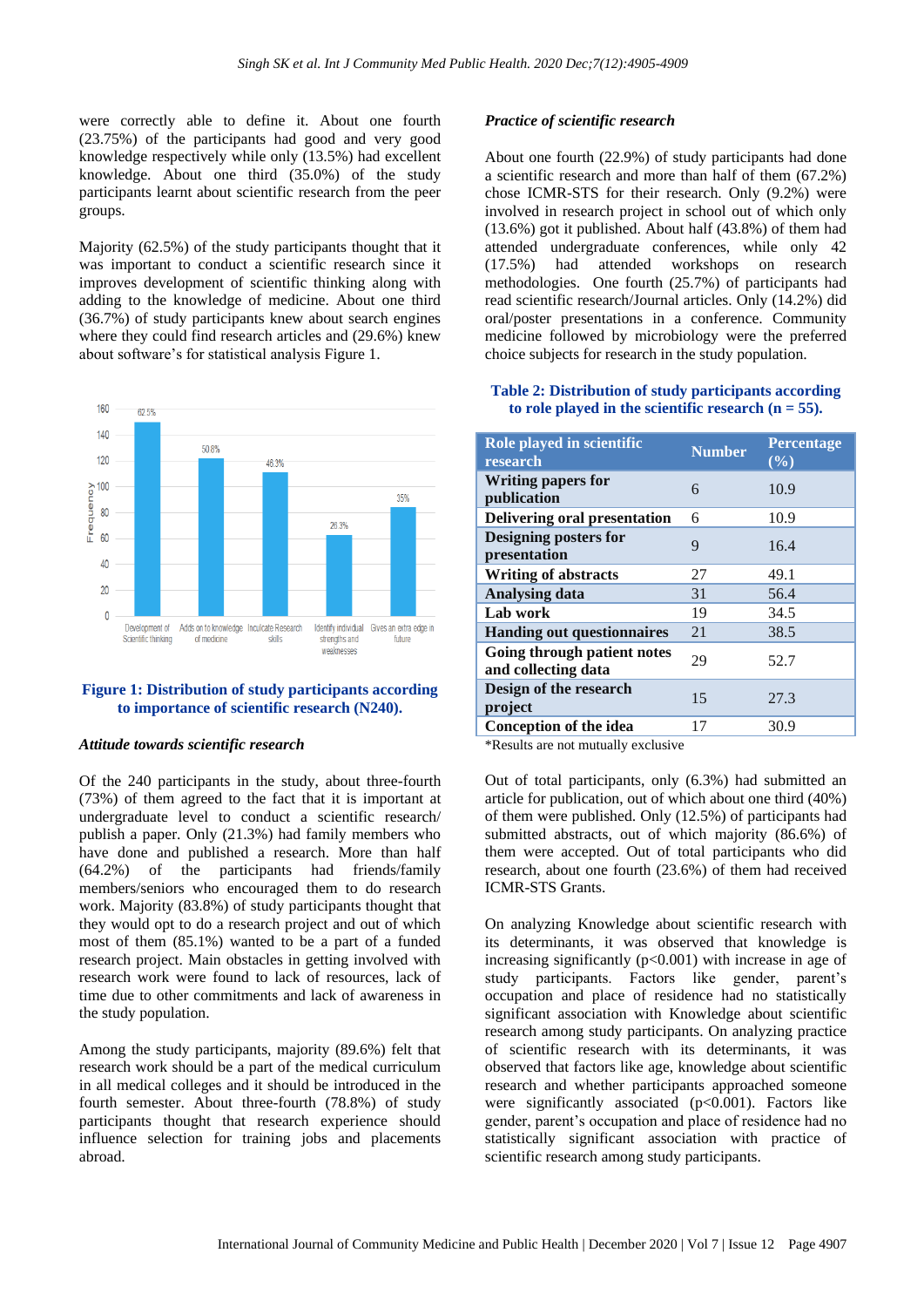**Table 3: Determinants of knowledge and practice of scientific research among study participants (N=240).**

| Knowledge about scientific research  |                             |                |              |       |  |  |  |
|--------------------------------------|-----------------------------|----------------|--------------|-------|--|--|--|
| Age                                  | Good                        | Poor           | <b>Total</b> |       |  |  |  |
| (Year)                               | $n\left(\frac{0}{0}\right)$ | n(%)           | n(%)         |       |  |  |  |
| 17-19                                | 1(1.4)                      | 70 (98.6)      | 71 (100)     |       |  |  |  |
| 20-22                                | 61(49.6)                    | 62(50.4)       | 123 (100)    | 0.001 |  |  |  |
| 23-25                                | 29(63)                      | 17(37.0)       | 46 (100)     |       |  |  |  |
| <b>Gender</b>                        |                             |                |              |       |  |  |  |
| <b>Male</b>                          | 49 (34.3)                   | 94 (65.7)      | 143 (100)    |       |  |  |  |
| Female                               | 42(43.3)                    | 55 (56.7)      | 97 (100)     | 0.176 |  |  |  |
| Parent's occupation                  |                             |                |              |       |  |  |  |
| <b>Doctors</b>                       | 24(36.9)                    | 41(63.1)       | 65 (100)     |       |  |  |  |
| Non-                                 |                             |                |              | 0.882 |  |  |  |
| doctors                              | 67(38.3)                    | 108 (38.3)     | 175 (100)    |       |  |  |  |
| <b>Residence</b>                     |                             |                |              |       |  |  |  |
| <b>Hosteller</b>                     | 73 (39.0)                   | 114(61.0)      | 187 (100)    | 0.526 |  |  |  |
| <b>Day</b>                           | 18 (34.0)                   | 35(66.0)       | 53 (100)     |       |  |  |  |
| scholar                              |                             |                |              |       |  |  |  |
| Done scientific research             |                             |                |              |       |  |  |  |
| Age                                  | <b>Yes</b>                  | N <sub>0</sub> | <b>Total</b> |       |  |  |  |
| (Year)                               | $n\left(\frac{0}{0}\right)$ | n(%)           | n(%)         |       |  |  |  |
| 17-19                                | 1(1.4)                      | 70 (98.6)      | 71 (100)     |       |  |  |  |
| 20-22                                | 39 (31.7)                   | 84 (68.3)      | 123 (100)    | 0.001 |  |  |  |
| 23-25                                | 15(32.6)                    | 31 (67.4)      | 46 (100)     |       |  |  |  |
| <b>Gender</b>                        |                             |                |              |       |  |  |  |
| <b>Male</b>                          | 25(17.5)                    | 118 (82.5)     | 143 (100)    | 0.019 |  |  |  |
| Female                               | 30(30.9)                    | 67(69.1)       | 97 (100)     |       |  |  |  |
| <b>Parent's occupation</b>           |                             |                |              |       |  |  |  |
| <b>Doctors</b>                       | 20(30.8)                    | 45 (69.2)      | 65 (100)     |       |  |  |  |
| Non-                                 | 35(20.0)                    | 140 (80)       | 175 (100)    | 0.086 |  |  |  |
| doctors                              |                             |                |              |       |  |  |  |
| <b>Residence</b>                     |                             |                |              |       |  |  |  |
| <b>Hosteller</b>                     | 46 (24.6)                   | 141 (75.4)     | 187 (100)    |       |  |  |  |
| <b>Day</b>                           | 9(17.0)                     | 44 (83.0)      | 53 (100)     | 0.272 |  |  |  |
| scholar                              |                             |                |              |       |  |  |  |
| Knowledge about scientific research  |                             |                |              |       |  |  |  |
| Good                                 | 42(46.7)                    | 49 (53.3)      | 91 (100)     | 0.01  |  |  |  |
| Poor                                 | 13(8.7)                     | 136 (91.3)     | 149 (100)    |       |  |  |  |
| <b>Approach someone for research</b> |                             |                |              |       |  |  |  |
| Yes                                  | 36 (47.4)                   | 40(52.6)       | 76(100)      | 0.01  |  |  |  |
| N <sub>0</sub>                       | 19(11.6)                    | 145 (88.4)     | 164 (100)    |       |  |  |  |

# **DISCUSSION**

In our study, age group of study participants was between 17 and 25 years. Mean age of study participants in was 20.68±1.87. In a similar study conducted by Khalid et al in Saudi Arabia, the age group of study participants was between 21 to 32 years and mean age of them was  $23\pm1.17$  years.<sup>5</sup> The reason for this difference may be due to difference in age of entry in medical college in Saudi Arabia as compared to India. More number of males (59.6%) as compared to females (40.4%) was found in the present study. In a study conducted by Kumar et al in coastal South India also had a greater number of males

 $(51.2\%)$  as compared to  $(48.8\%)$  females.<sup>4</sup> Among the parents of the study participants, majority of them (77.4%) were professionals while only (2.0%) were skilled workers. In a similar study conducted by Ibrahim NK et al found that more than half (51.9%) of study participants parent's occupation was professionals.<sup>6</sup>

In the current study, only (13.5%) of study participants had excellent knowledge of scientific research. Similar results of low level (16.9%) of satisfactory knowledge was found in a study conducted by Ibrahim et al in Saudi Arabia among medical students.<sup>6</sup> In another study conducted by Khan et al in Pakistan, it was found that only (9.1%) had excellent knowledge of scientific research.<sup>7</sup> In our study, about one fourth (28.3%) of participants knew about PubMed while only (6.3%) knew about Google scholar as a search engine for research activities. A similar study conducted by Kumar et al in south India found that (18%) students knew about PubMed while three fourth (74%) of participants knew about Google scholar.<sup>4</sup> The reason behind this difference is that, the students in the college with better knowledge have to complete student research project during their graduation period.

In the present study, about three fourth (73%) of participants felt that it is important for undergraduate medical students to conduct research while majority (89.6%) of them felt that research should be a part of medical curriculum. A similar study conducted by Kumar H et al in South India found that about one third (37.3%) of students felt that research is important, the difference could be due to increased number of first years enrolled in this research.<sup>4</sup>

Results of present study shown that, about one third (35%) of study participants were influenced by their peers for carrying out research work. A similar study conducted by Lopatto et al in UK found that majority (78%) of participants were influenced by peer group to carry out research activities.<sup>8</sup> The reason behind this difference is that seniors and faculty also played a significant role in our study group. Lack of awareness, time and lack of resources were found as the major obstacles for conducting research in the present study. Similar findings were found in a study conducted by Kumar et al that lack of financial and academic benefit and lack of time as the major obstacles.<sup>4</sup>

In our study, about one fourth (22.9%) of them had done a scientific research while only (6.3%) of study participants attempted to publish an article. A similar study conducted by Kumar et al in south coastal India found that three fourth (76%) of students had been a part of a research activity while only (16%) students attempted to publish an article.<sup>4</sup> Comparing the two, the proportion of students who attempted to publish an article was lower in our study group. This must be due to that lack of awareness and guidance in the study group towards research, making the overall participation lower.